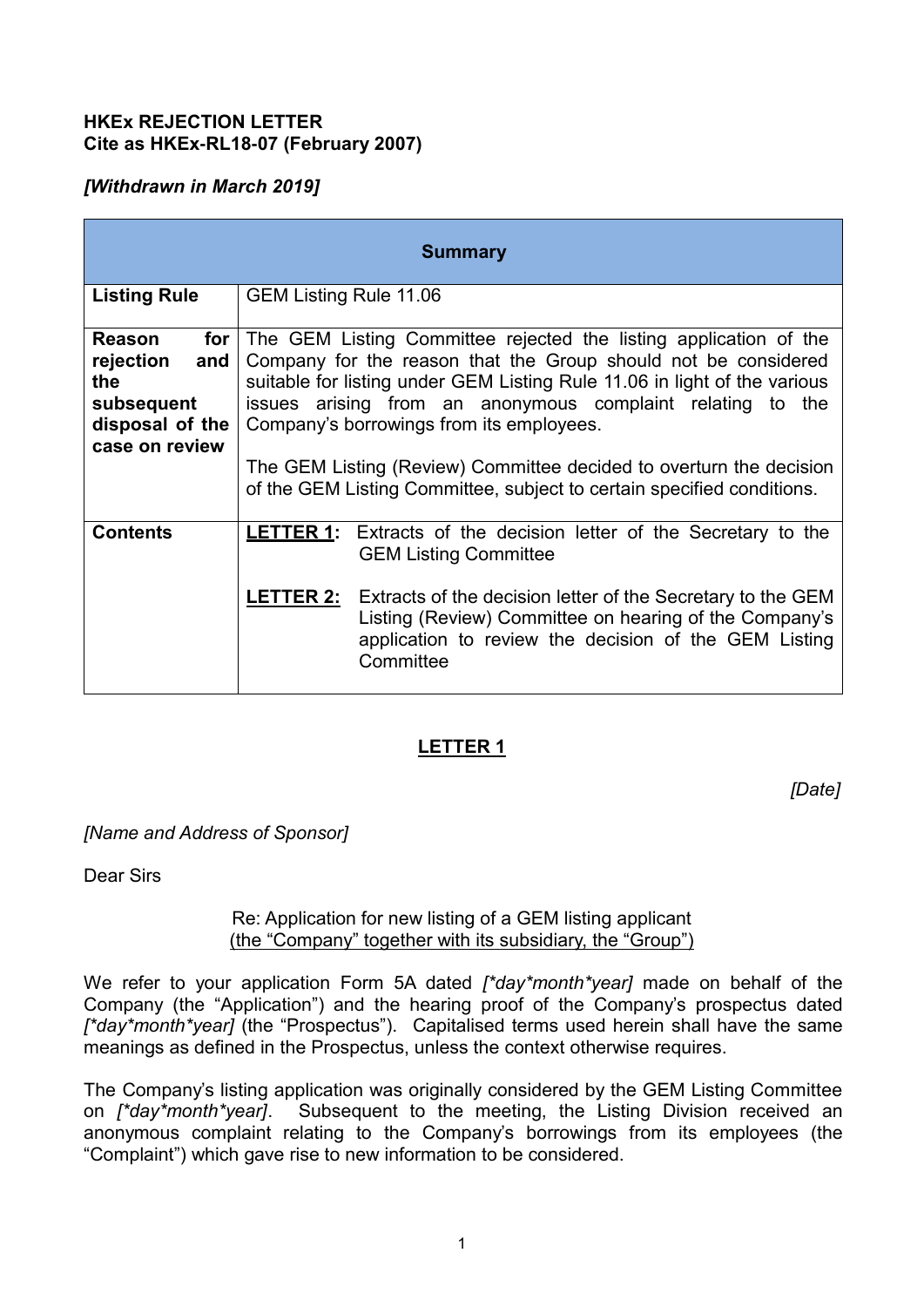At the GEM Listing Committee meeting held on *[\*day\*month\*year]* which *[names of members purposely omitted]* attended, the GEM Listing Committee reconsidered the Company's listing application and resolved that the Group should not be considered suitable for listing under GEM Listing Rule 11.06 in light of the various issues arising from the Complaint. The analysis and conclusion are set out below.

### **Relevant Facts**

As disclosed in the Prospectus, during the Track Record Period (comprising [*Year 1, Year 2 and Year 3]*) the Group had borrowings aggregating approximately HK\$200 million as at 31 December *[Year 1]* from approximately 2,000 employees to partly finance the Group's operation and development. Such borrowings did not comply with the relevant PRC laws and the relevant loan agreements were not legally enforceable. The Group fully repaid such borrowings during *[Year 2]*.

Subsequent to the GEM Listing Committee meeting of *[\*day\*month\*year]* when the Company's listing application was approved in-principle, the Listing Division received the Complaint. Upon enquiries with the Sponsor on the allegations therein, additional information not disclosed in the Prospectus nor submitted to the Listing Division previously was revealed as follows:

- (a) Upon repayment of the HK\$200 million employee loans in *[Year 2]*, some employees voluntarily made certain investment arrangements with *[Entity X]* in the aggregate amount of HK\$150 million and designated the sum for *[Entity X's]* on- lending to the Company. The Company's subsequent borrowings from *[Entity X]* up to approximately HK\$300 million as at 31 December *[Year 3]* were wholly funded by the Group's employees in the form of such designated loans;
- (b) A number of employees entered into the investment arrangements with *[Entity X]* on behalf of approximately 2,000 employees based on verbal agreement and personal relationship among them; and
- (c) A separate loan agreement was entered into between *[Entity X]* and the Company.

#### **The Applicable GEM Listing Rules**

GEM Listing Rule 11.06 states that "*Both the issuer and* its *business must, in the opinion of the Exchange, be suitable for listing."*

GEM Listing Rule 11.12(1) states that a new applicant must demonstrate that, throughout the period specified in Rule 11.12(2), it has actively pursued one focused line of business and must make a statement in the listing document concerning that business which complies with the requirements of Rules 14.15 to 14.18.

Note 3 to GEM Listing Rule 11.12 further provides that a new applicant must be able to demonstrate that it has a business of both substance and potential. A business will, subject to Rule 11.14, only be regarded as having the requisite substance if the applicant can show that it has spent at least the 24 month period prior to the issue of the listing document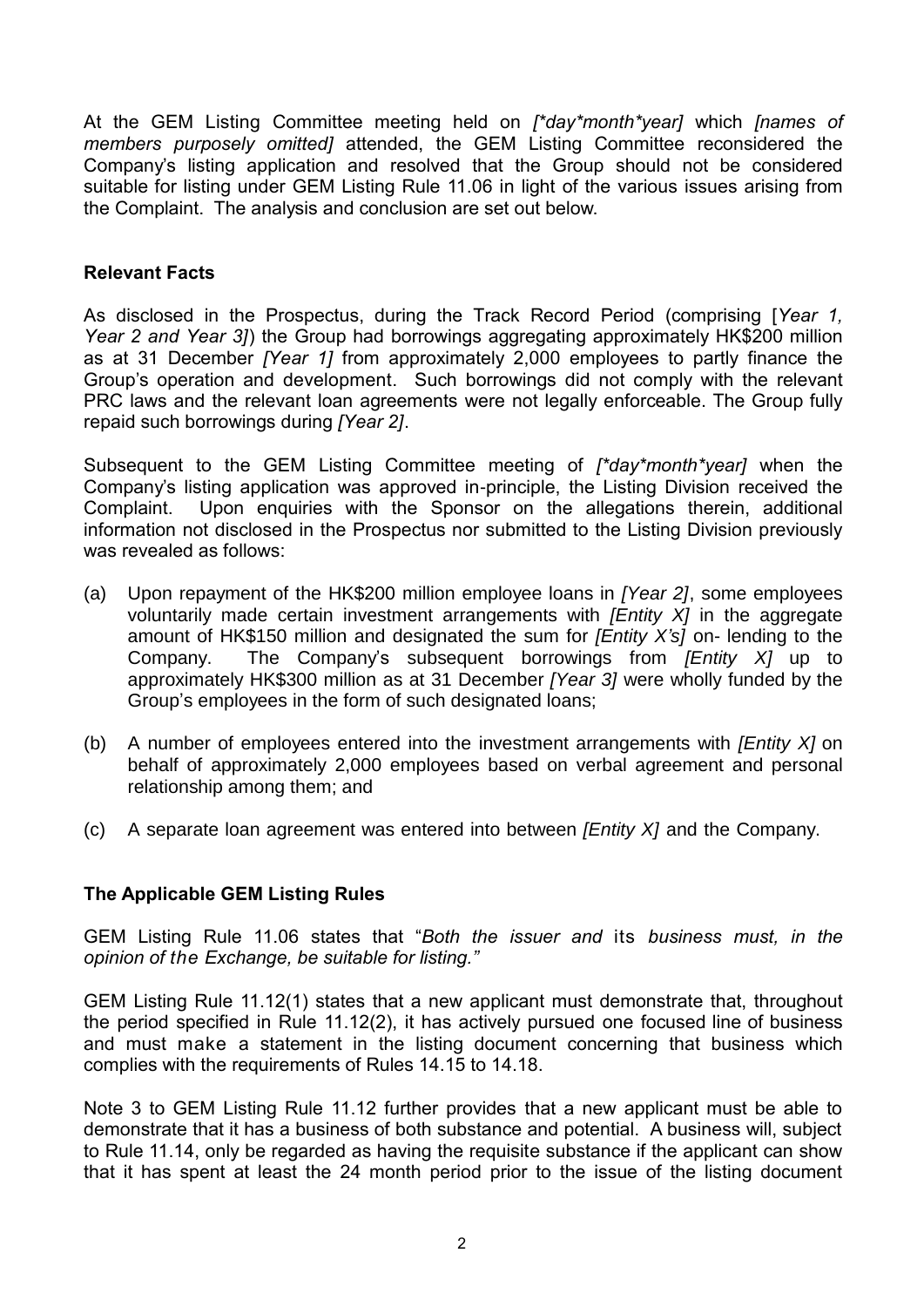making substantial progress in building up that business. Examples of measurements of progress have been given under Note 4 to Rule 14.15. Among other things, item (h) under Note 4 to Rule 14.15 cites "funding arrangement (such as the equity and debt finance previously obtained)" as a relevant measurement of progress.

GEM Listing Rule 2.18 states that "*The directors, having made all reasonable enquiries, confirm that, to the best of their knowledge and belief:-…there are no other matters the omission of which would make any statement in this document misleading…*"

GEM Listing Rule 5.01 states that "*The board of directors of an issuer is collectively responsible for the management and operations of the issuer. The Exchange expects the directors,* both *collectively and individually, to fulfil fiduciary duties and duties of skill, care and diligence to a standard at least commensurate with the standard established by Hong Kong law. This means that every director must, in the performance of his duties as a director:- act honestly and in good faith in the interests of the company as a whole,…*"

GEM Listing Rule 5.02 states that "*Every director must satisfy the Exchange that he has the character,* experience *and integrity and is able to demonstrate a standard of competence commensurate with his position as a director of an issuer…The Exchange expects every director of an issuer: - (1) to be cognizant of the GEM Listing Rules and reasonably familiar with the obligations and duties imposed upon him and the issuer pursuant to the GEM Listing Rules…*"

#### **The Analysis and Conclusion**

#### *Substance and Potential*

In order to comply with GEM Listing Rule 11.12, an applicant must, inter alia, demonstrate that it has a business of both substance and potential, which means that it has spent at least 24 months making substantial progress in building up that business. Funding arrangements are an example of measurement of progress pursuant to GEM Listing Rule 14.15. The Company's borrowings from its employees (directly or indirectly in the form of designated loans) had increased from HK\$200 million at the end of *[Year 1]* to HK\$250 million and HK\$300 million at the end of *[Year 2]* and *[Year 3]*, representing 35% or more of the Group's total borrowings at the end of *[Year 1]*, *[Year 2]* and *[Year 3]* respectively.

From the above, while the GEM Listing Committee noted that the Company has over the years built up an established business, it is of the view that the Company made less progress during the active business pursuits period in obtaining sufficient bank financing than had been considered at the time the original approval in-principle was granted.

#### *Omissions of Material Information in the Prospectus*

Although the legal forms of the investment arrangement between the employees and *[Entity X]* and the loan agreement between the Company and *[Entity X]* appeared to entail separate obligations and commitments, they were in essence a tailor-made arrangement to enable the Company to obtain financing indirectly from its employees without violating the relevant PRC laws. Therefore, the two transactions together form material information for potential investors to assess the true financial position of the Group and should be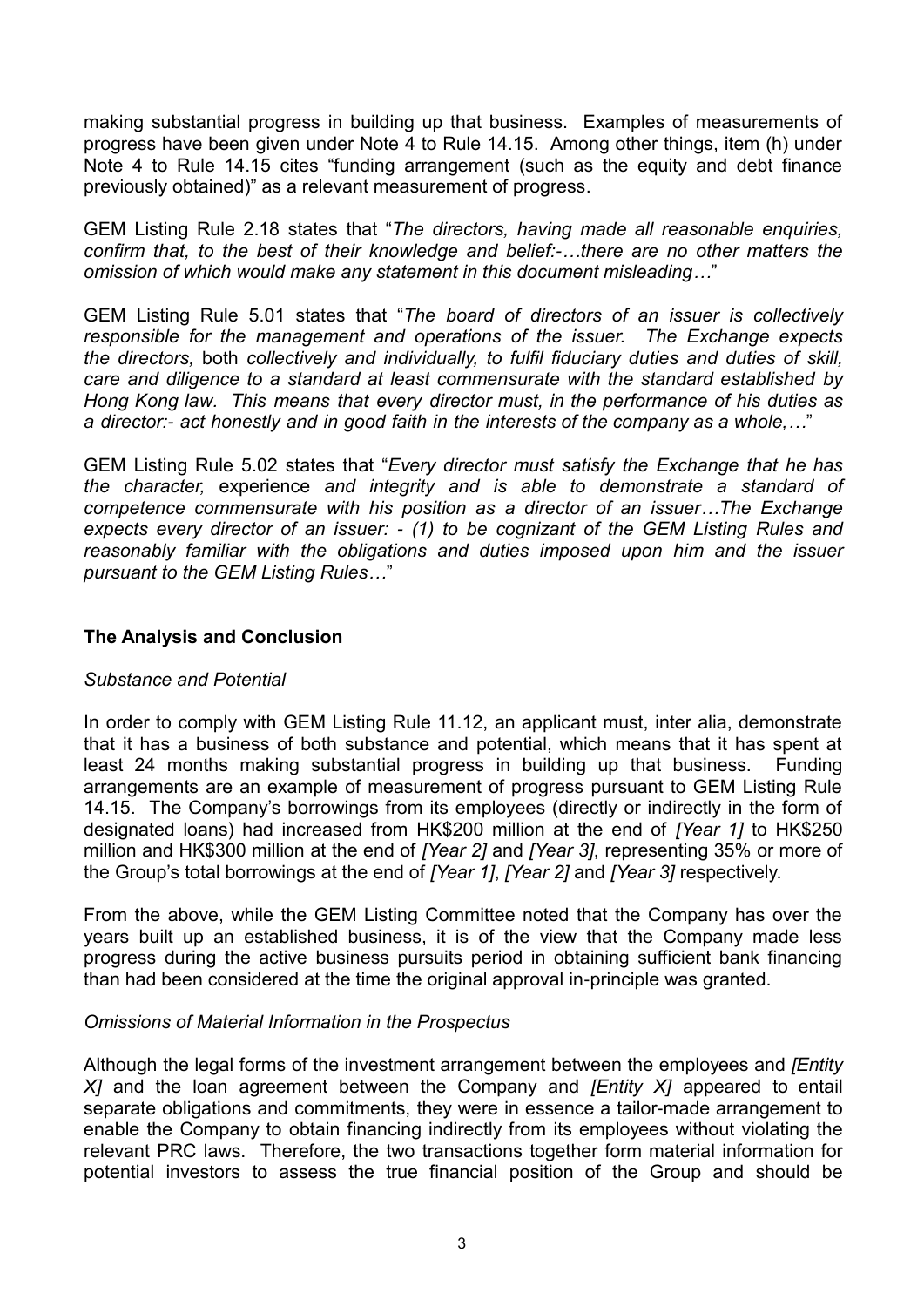disclosed together to reflect the substance of the arrangement. Simply disclosing the loans from *[Entity X]* and the repayment of the employee loans in *[Year 2]* without stating the link between them was considered to be incomplete and possibly misleading to potential investors, who would not be able to assess fully the operational and financial position of the Company as the current disclosure in the Prospectus would give investors an impression that the Group was able to obtain sufficient funding from financial institutions and no longer relies on the funding from its employees.

## *Directors' Suitability*

Pursuant to GEM Listing Rule 2.18, the directors of the Company are collectively and individually responsible for the accuracy and completeness of the contents of the Prospectus.

Based on the above analysis that there has been omission of material information in the Prospectus, *the* GEM Listing Committee considered that the directors' integrity as required under GEM Listing Rules 5.01 and 5.02 would be questionable.

## *Conclusion*

The GEM Listing Committee, having considered the following relevant issues in totality:

- (a) substance and potential of the Company's business;
- (b) omission of material information in the Prospectus; and
- (c) suitability of directors of the Company,

is of the view that the Company is not suitable for listing pursuant to GEM Listing Rule 11.6.

Pursuant to Rule 4.07(1) of the GEM Listing Rules, the Company has the right to have this decision reviewed by the GEM Listing (Review) Committee.

## *[Portion of Letter Purposely Omitted]*

Yours faithfully, For and on behalf of The Stock Exchange of Hong Kong Limited

*[Signed]*

Secretary to the GEM Listing Committee

\*\*\*\*\*\*\*\*\*\*\*\*\*\*\*\*\*\*\*\*\*\*\*\*\*\*\*\*\*\*\*\*\*\*\*\*\*\*\*\*\*\*\*\*\*\*\*\*\*\*\*\*\*\*\*\*\*\*\*\*\*\*\*\*\*\*\*\*\*\*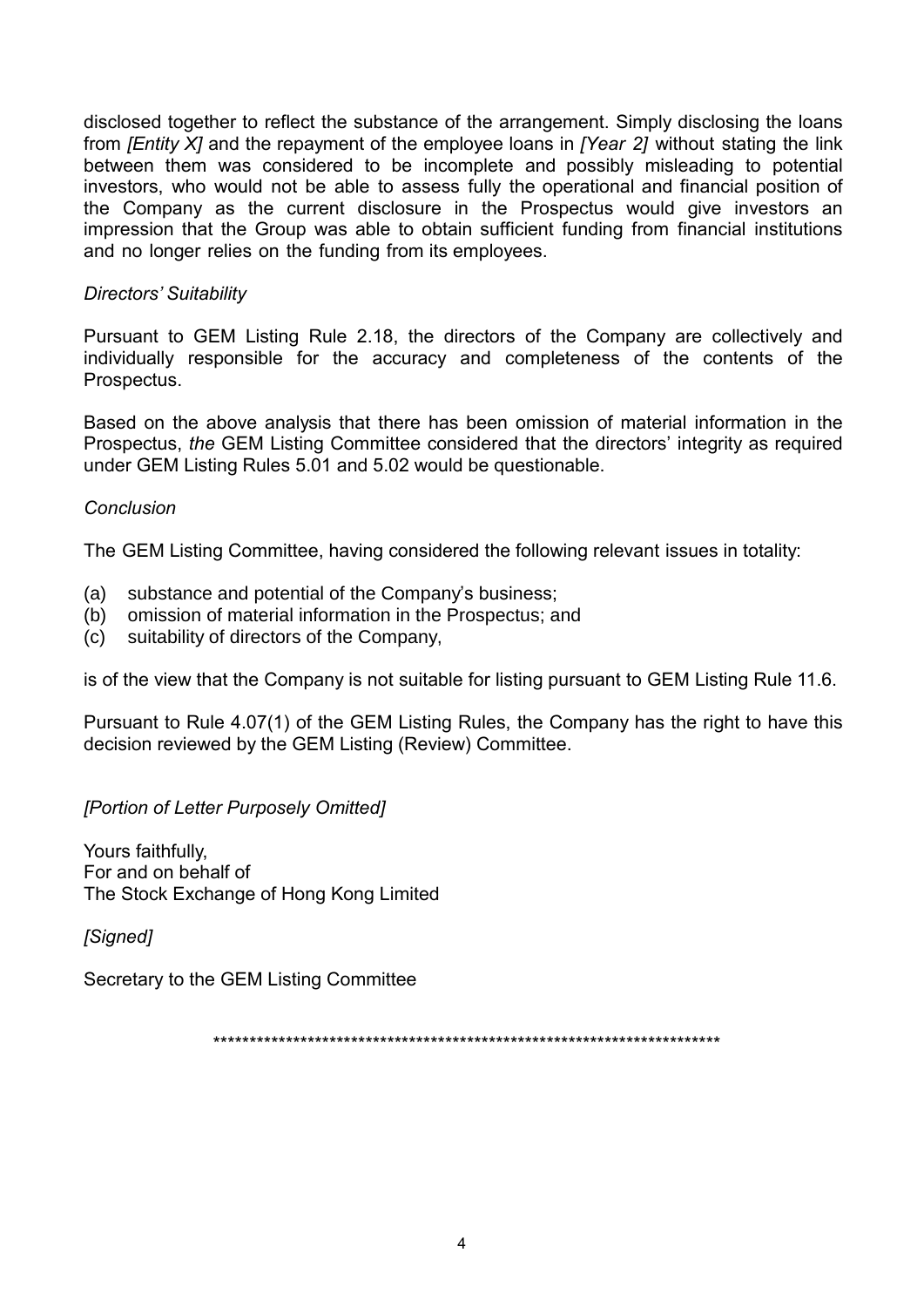# **LETTER 2**

*[Date]*

## *[Name and Address of Sponsor]*

Dear Sirs,

#### Re: Review Hearing of the GEM Listing (Review) Committee (the "Review Hearing") regarding the Company Date of the Review Hearing: *[\* day\* month \* year]*

On *[\*day\*month\*year]*, the GEM Listing (Review) Committee of The Stock Exchange of Hong Kong Limited conducted a review hearing (the "Review Hearing") to consider an application from the Company for a review of the decision of the GEM Listing Committee of *[\*day\*month\*year]* and set out in the *[LETTER 1]* dated *[\* day\*month\* year]* (the "First Decision").

The Review Hearing was conducted before the GEM Listing (Review) Committee comprising *[names of members purposely omitted]* (the "Review Committee").

#### **Decision**

The Review Committee considered the submissions (both written and oral) made by the relevant parties to the review. The Review Committee remained troubled by the failure of the Company, and the failure of the Company's advisers in advising the Company, to make timely disclosure of the investment arrangements involving the Company's employees when, clearly, the Company's advisers were in possession of details of these arrangements at an early stage. However, based on the submissions, the Review Committee decided to overturn the First Decision, subject to the following conditions which should be complied with to the satisfaction of the Listing Division:

- 1. The Company should make more prominent and full disclosure in the prospectus of the relevant investment arrangements between the Company's employees and *[Entity X]* and the relevant loan agreement between the Company and *[Entity X]*. The Review Committee was of the view that the disclosure made in the draft prospectus dated *[\*day\*month\*year]* (hearing proof), in particular in the "Risk Factors" section and pages *[\*]*, was wholly inadequate; and
- 2. The Board of Directors of the Company should receive appropriate training and familiarisation from [the Sponsor and Legal Advisers to the Company] before the listing of the Company. The scope of the training should include ongoing role and responsibilities of directors under the GEM Listing Rules and compliance with the relevant rules and regulations applicable to companies listed in Hong Kong. A copy of the relevant training materials prepared by *[the Legal Advisers to the Company]* should be provided to the Listing Division as evidence of the training. The Review Committee also wished to highlight the importance of Rule 6A.24 relating to the responsibilities of a Compliance Adviser.